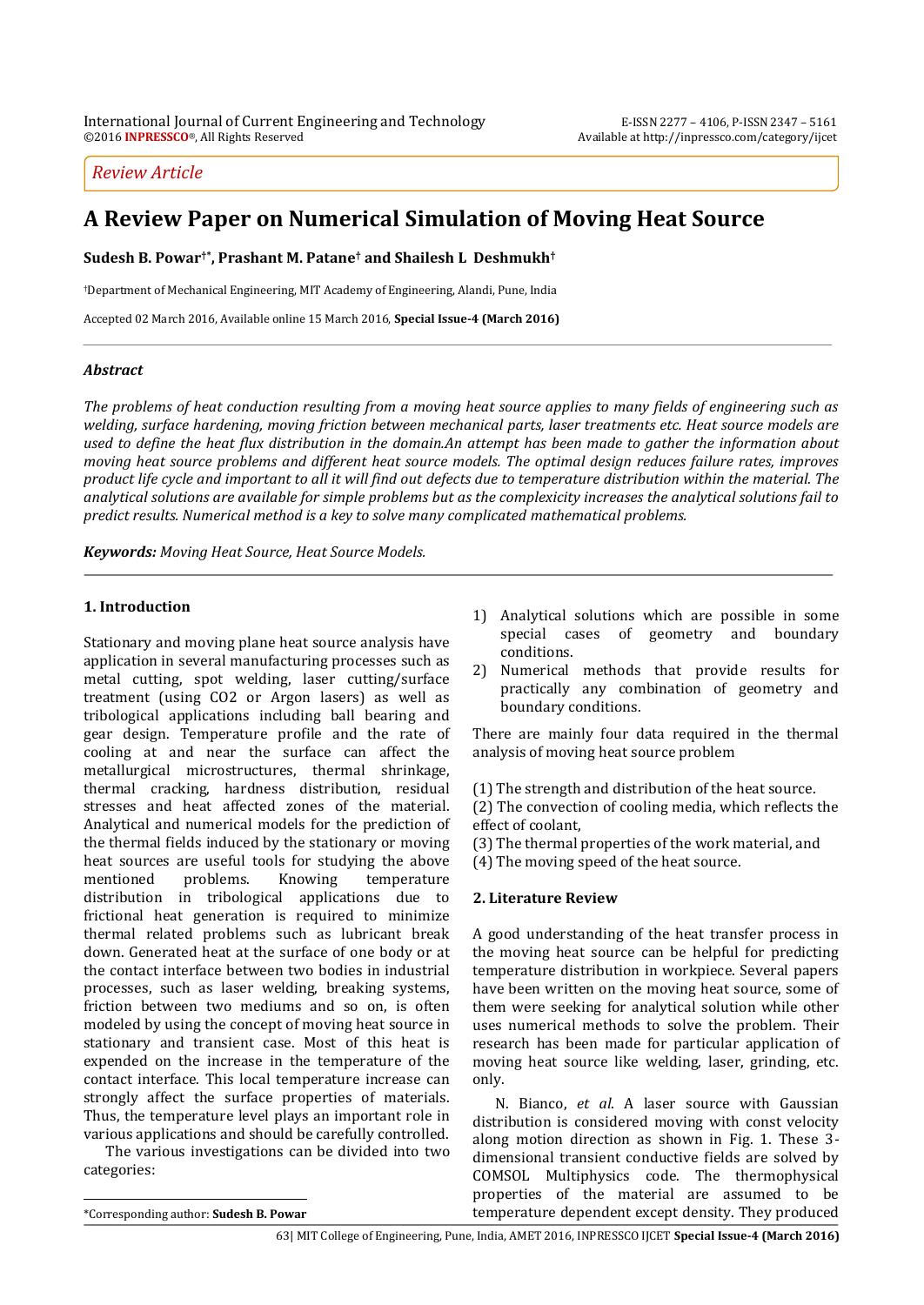their results in two cases. a) An infinite workpiece along the motion direction with heat transfer coefficient on upper and bottom surface. b) A semiinfinite workpiece along the motion direction with negligible convective and radiative heat losses. Temperature profile and fields shows that a quasi stead state is reached. They use uniform grid structure if mesh nodes are doubled then the temperature difference of the field is less than 0.1%.



**Fig**.**1** Sketch of workpiece with heat source distribution

A.G.Mamalis, *et al*. They studied finite element thermal analysis of oxide grinding wheel with implicit finite element code MARC. From the numerical results obtained from analysis it is possible to calculate maximum temperature, the distribution of temperature fields during grinding. A finite element model based on Jager's model is proposed for the simulation of grinding process. On the top surface of the workpiece heat is entering in the form of heat flux that moves along the surface. Cooling is silmulated by means of convective boundary conditions. All other sides of workpiece are considered to be adiabatic. The mesh is denser towards the grinding surface that is thermally loaded surface.



**Fig**. **2** Jager model

For the experiment they use six aluminium oxide grinding wheels of same diameter and two depths of cut were used while the working speed and wheel speed is constant. But the calculate temperature based on kinematical and geometrical parameters and they had not used any temperature measurement device like thermocouple.

S.Saedodin, *et al*. In this paper, the melting of a semi-infinite body as a result of moving laser beam has been studied. Because the Fourier heat transfer equation at short times and large dimensions does not have sufficient accuracy; a non-Fourier form of heat transfer equation has been used. The enthalpy

technique, used for the solution of phase change problems, has been used in an explicit finite volume form for the hyperbolic heat transfer equation. This technique has been used to calculate the transient temperature distribution in the semi-infinite body and the growth rate of the melt pool. Temporal variation of laser beam intensity in two cases of continuous and pulsatile heat flux has been considered. In order to validate the numerical results, comparisons were made with experimental data. It was reported that the numerical analysis is in good agreement with the experimental data, for low beam intensity. However, in the wake of the reaching to the vaporization threshold, the numerical analysis and experimental data are becoming further from each other. Finally they conclude that, the hyperbolic heat conduction model is suitable for short times and large domains and it can reach to the accurate results. In practical applications such as electric discharge machining (EDM), the pulsatile model has a better effectiveness than Fourier and continuous hyperbolic models.

Babalova *et al*. The article is focused to the methodology of computer modeling of laser cutting process on stainless steel plate. Computer modeling of laser cutting process is oriented on gradation of models from simple thermal model to combined thermal-fluid analysis. Energy source geometry and beam penetration influence on temperature field in the cutting area are documented by results from the solid model in ANSYS and SYSWELD code. They did this process by three ways-Experimental, ANSYS and SYSWELD. ANSYS is used for creation of 2D model of laser cutting process with shell element. Two dimensional FULL, AIR, and KILLING shell model was done in ANSYS and 3D full and killing solid model was done in SYSWELD. For the heat source distribution they use Gaussian heat source model. They compare these three models and the results showed temperature difference between FULL, AIR and KILLING model.

N.Rajamanickam, *et al*. For estimating magnitude of welding residual stresses and their nature of distribution along with thermal history, a three dimensional non-linear thermo-mechanical finite element (NLTMFE) model using ANSYS package was developed for butt welded aluminium alloy 2014-T6. Heat source in friction stir welding is considered to be friction between tool shoulder, tool pin and workpiece surface. Local heat generated (dQ) between shoulder and workpiece surface on an elemental area from a distance (r) calculated as

$$
dQ = 2 \pi \mu F_n r^2 \omega dr
$$

where  $\mu$ (0.3-0.5) is coefficient of friction varies with temperature,  $F_n$  is the axial load normal to shoulder and  $\omega$  is the angular velocity of shoulder.

Thermal modeling is found useful to predict temperature near tool shoulder. For three welding cases, predicated temperatures match with experiment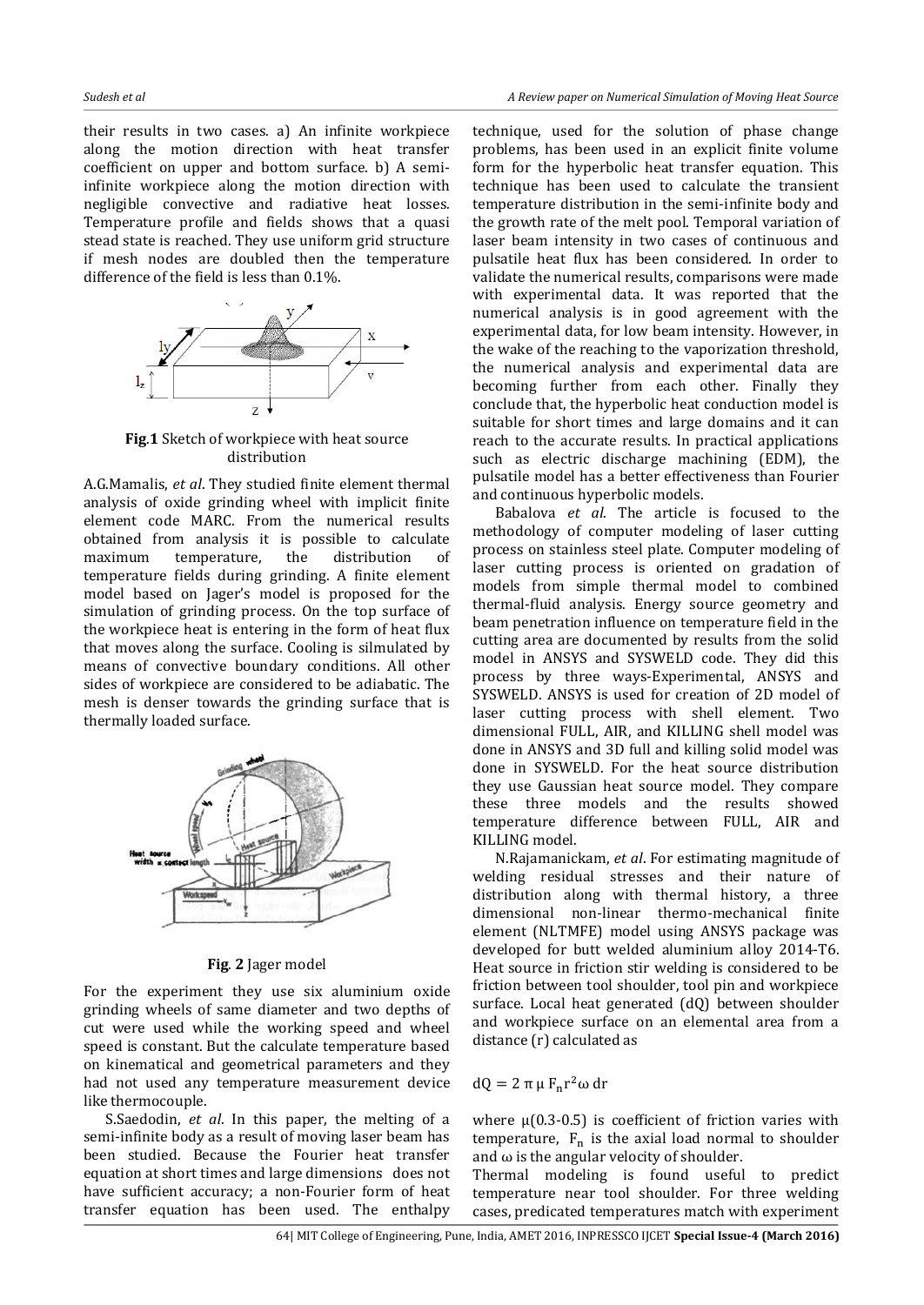data. Difference of maximum temperature at the same location (weld center) is less than 120 K. Maximum temperature from simulation for all three cases is less than melting point of material. Using NLTMFE model, stress fields in welded plates are simulated to find nature of distribution.

N.Siva Shanmugam, *et al*. In this study finite element method (FEM) is adopted for predicting the bend geometry in laser welding of 1.6mm thick AISI304 stainless steel sheets. Effect of latent heat of fusion and the convective and radiative boundary conditions are included in this model. The heat input is 3D conical Gaussian heat source. The finite element code SYSWELD, along with few FORTRAN subroutines, is employed to obtain the numerical results.



**Fig**.**3** Stages in heating

They state that heating in laser welding process involves three stages.

- Stationary/Initiation stage- A transient stage at which temperature around the heat source is rising.
- Quasi-Stationary stage- Temperature distribution is stationary in which the co-ordinate system moving with laser source.
- Ending stage- A second transient stage at which temperature profile is decreases after heat source is extinguished.

It is noticed that lot of research is in progress that aims at defining a reliable heat source for the welding processes. Knowledge of heat source from the welding source of the base material is essential for determination of molten pool or bead shape and subsequent solidification pattern.

N.T.Nguyen, *et al*. In this study, analytical solutions for the transient temperature field of a semi-infinite body subjected to 3-D power density moving heat sources (such as semi-ellipsoidal and double ellipsoidal heat sources) were found and experimentally validated. Also, it was shown the analytical solution obtained for double ellipsoidal heat source was a general one that can be reduced to semi-ellipsoidal, semi-sphere, 2-D Gaussian-distributed heat source and the classical instant point heat source. They studied the effect of heat source parameters on the peak temperature distribution and on the predicted weld pool geometry. A computer program is written in FORTRAN 77 to facilitate the integral calculation and to allow for rapid calculation of transient temperature as well as maximum temperature of any point of interest.

They also check their results with experiment and very good agreement between the predicted transient temperatures and the measured ones at various points in bead-on-plate specimens has been obtained. The predicted geometry of the weld pool is also in good agreement with the measured one. Since many simplified assumptions are made for the development of analytical solution hence this model fails to predict the complex shape of weld pool in the transversal cross section. But there is good agreement between the calculated and measured temperature data indeed shows the credibility of the newly found solution and its potential application for various simulation purposes, such as thermal stress analysis, residual stress calculations and microstructure modeling.

M.Afzaal Malik, *et al*. The study describes a combination of numerical simulation and experimental validation to study the temperature distribution and prediction of fusion zone (FZ) and heat affected zone (HAZ) in gas tungsten arc welding of low carbon steel. Welding experiments are carried out on weld coupons of 3 mm thick sheet metals of 150 x 50 mm with a 2 mm square gap between them as shown in Fig. 4. Simulation of the entire process is accomplished by using authors written subroutines in ANSYS 10.0, general purpose finite element software. They represents research work on transient non-linear thermal simulation of plate butt joint by arc welding processes using FE heat transfer analysis. A heat source model is presented based on the Goldak's method and MATLAB scripts are developed in order to calculate the heat flux distributions and define a moving heat source into simulation



**Fig. 4** 3D FE model used

In this study, the welded plates and filler material is modeled as solid body. The most widely acceptable double ellipsoidal heat source model, presented by Goldak is used to present the heat generated by the welding torch. The model gives the Gaussian distribution and has excellent features of power and density distribution control in the weld pool and HAZ. The variation of the parameters changes the heat source distributions and magnitude, therefore influences the input of heat flux applied in the weld regions. Consequently it affects the transient temperature distributions in the fusion zone, heat affected zone and peak temperatures in the welded